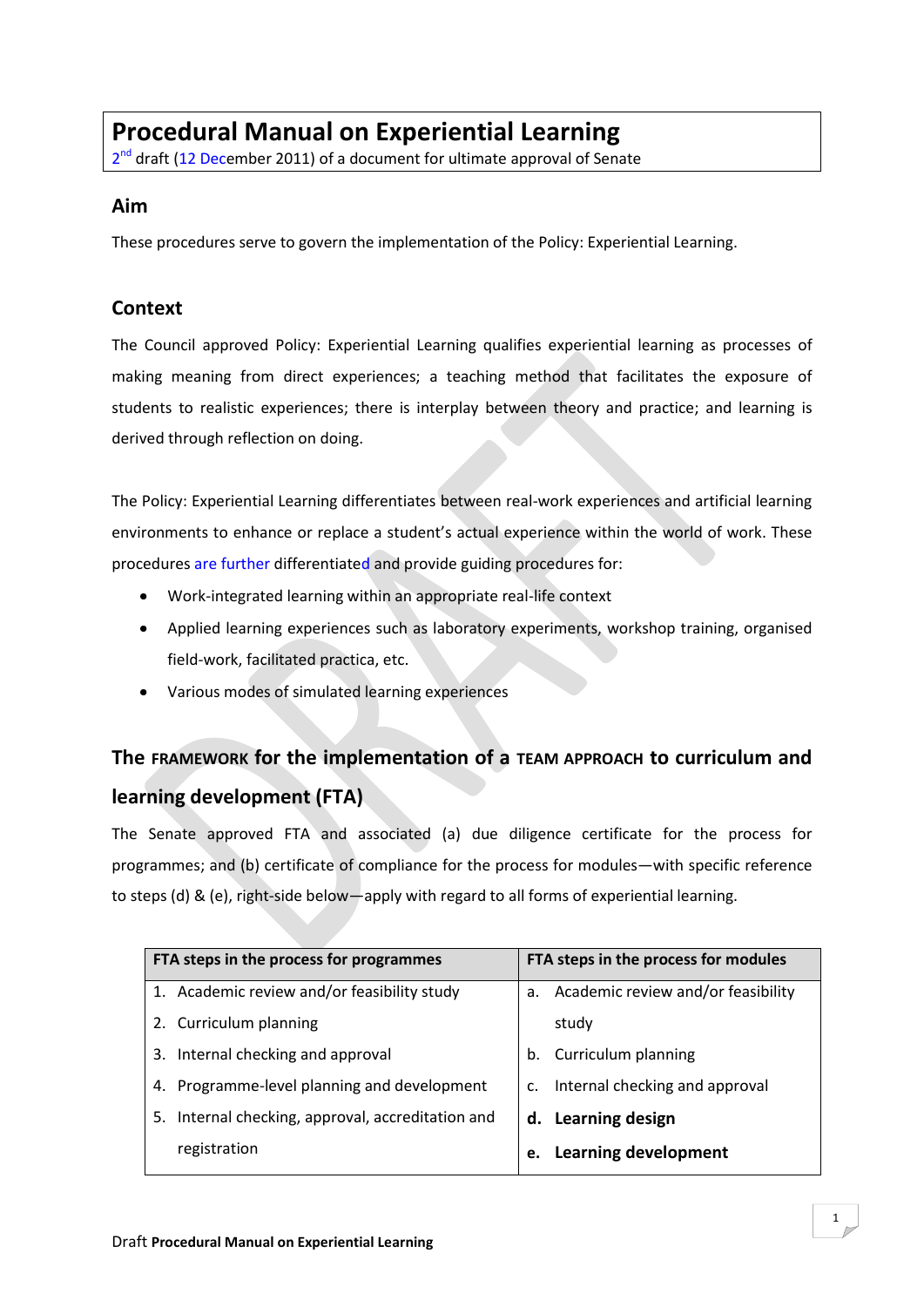| 6. Evaluating Impact as part of academic review $\parallel$ f. Learning facilitation |                  |  |
|--------------------------------------------------------------------------------------|------------------|--|
|                                                                                      | g. Module review |  |

### **The design, development and facilitation of work-integrated learning (WIL)**

Good design of work-integrated learning involves adequate representation from the occupational field. Well designed WIL entails discovery learning in the absence of the lecturer—learning materials must enable the required learning and the workplace mentoring. The following serves as checklist involved in the process:

- Design/revision of a programme curriculum
- Mustering support from the occupational field for placements of students for WIL, including the relevant Skills Education Training Authority/ies (SETA/s)
- Design or redesign of 12 credit WIL-module/s, including
	- o Outcomes to be accomplished from the experience
	- o Learning guidelines for the student and her/his workplace supervisor
	- o Specifications with regard to learning evidence
	- o Criteria for a 'good' learning experience in WIL
- Pre-registration and registration of students
	- o Clarification of what the WIL-module/s entail
	- o Provision of the WIL learning materials
- Securing of placements for students to enable completion of credit-bearing WIL
	- o Establishment of an efficient support system and resources within The university to coordinate student placements for WIL
	- $\circ$  Relationship building within the occupational field
	- o Partnering with appropriate and willing hosting organisations and entering into memoranda of undertaking (MoU)—since there are zero direct financial implications for The university, the due diligence form for the conclusion of agreements need not be completed and MoUs need not be submitted to Legal Services.
	- o Where feasible, facilitate SETA discretionary grants for *workplace experience*
	- o Contracting of the work-integrated learning required and entering into a memorandum of agreement (MoA) for each student—since there are zero direct financial implications for The university, the due diligence form for the conclusion of agreements need not be completed and MoAs need not be submitted to Legal Services.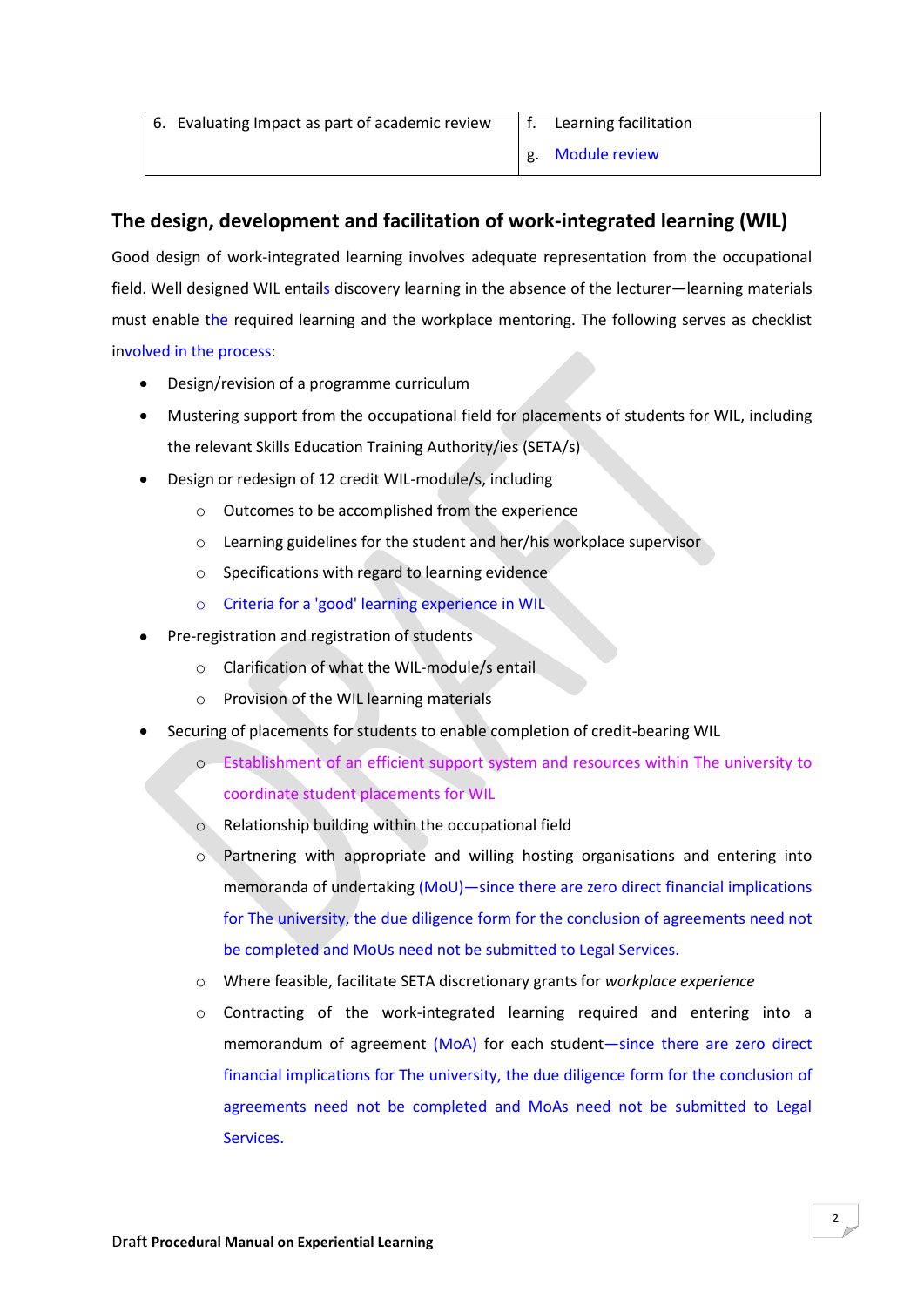- Monitoring (formative assessment) of the learning progress of students and quality of learning derived
- Summative assessment both within the workplace—obtaining the assessment input from the workplace supervisor and/or mentor—and of the learning evidence submitted by each student
- Disciplinary and grievance procedures pertaining to WIL
- Quality assurance of the WIL module/s within programme as well as satisfying the imperatives of professional and/or statutory bodies
- College/school/academic departmental structure with regard to WIL, for example:
	- o A functional advisory process with adequate representation from and/or consultation of the occupational field
	- o A teaching & learning committee focussing of WIL matters
	- o An adequate administrative support structure

The Council for Higher Education (CHE) advocates a typology of WIL. What The university call WIL is according to the CHE essentially synonomous to Workplace learning (WPL) and the CHE consider WIL a broader phenomenon including three additional curricular modalities in the typology namely:

- Work-directed theoretical learning (WDTL)
- Problem-based learning (PBL)
- Project-based learning (PJBL)

### **The design, development and facilitation of applied learning experiences**

Within certain disciplines—such as Agriculture; Animal Health; Life and Consumer Sciences; Environmental Sciences; and Engineering—applied learning is inevitable for the delivery of competent graduates, regardless if the mode of education is distance. Such learning may be contracted to an independent provider and/or offered by the academic department concerned with or without professional/statutory body involvement and/or contribution. A checklist of aspects to take into consideration includes:

- Set the outcomes of the applied learning experience
- Design the learning, teaching and assessment plan, or a facilitation plan
- Develop learning materials
- Arrange and/or order required facilities, equipment, resources, chemicals, safety precautions, etc.
- Contract technical expertise and/or providers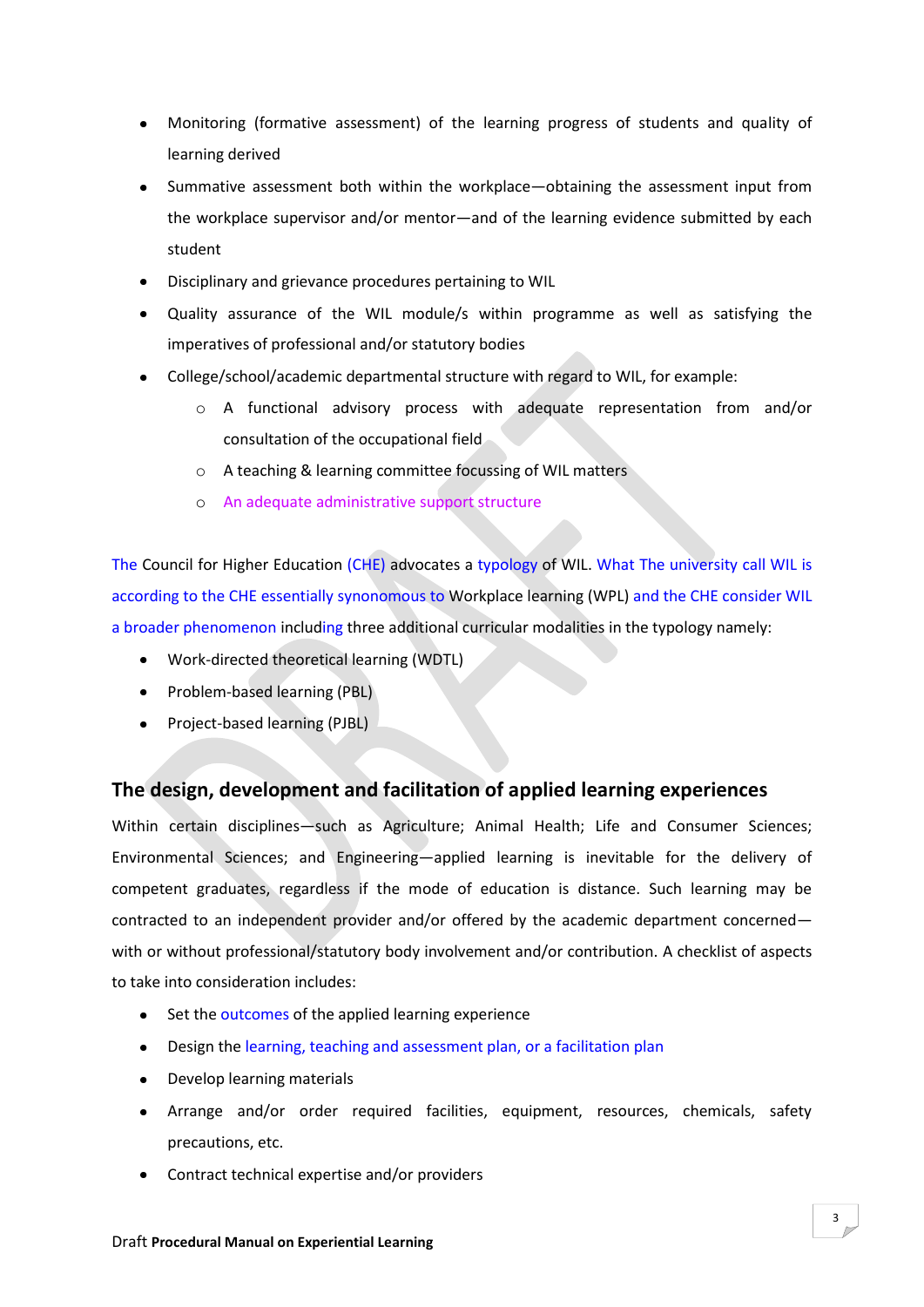- Schedule event/s and reserve venues, facilities, accommodations, transportation  $\bullet$
- Arrange attendance administration and payment (if applicable)
- Generate invitations/notifications  $\bullet$
- Administer bookings and keep records  $\bullet$
- Facilitate the lab experiments, workshop training, field-work, practica, etc  $\bullet$
- Assess students and record marks; or alternatively develop guidelines and standards for assessment by external facilitators
- Evaluate the success of the intervention
- Conclude the learning experience  $\bullet$
- Make sure all equipment and resources are appropriately returned  $\bullet$
- Conclude the administration of the specific learning experience  $\bullet$

#### **The design, development and facilitation of simulated work experiences**

A typology of modes of simulations can be represented as a continuum of differentiation, with lowtechnology on the one end and high-technology on the other:

| Written        | 3-D models,    | Screen-based  | Standardised   | Intermediate  | Interactive PC |
|----------------|----------------|---------------|----------------|---------------|----------------|
| simulations,   | such as a      | simulation    | real or role   | fidelity PC   | controlled     |
| including      | mannequin,     | software,     | play, e.g.     | controlled,   | model driven;  |
| assignments    | low fidelity & | DVDs, virtual | trained actors | programme-    | known as       |
| through e-     | part-task      | realities     |                | able; but not | high-fidelity  |
| portfolios and |                |               |                | fully inter-  | simulation     |
| complex case   |                |               |                | active        | platforms      |
| <b>studies</b> |                |               |                |               |                |

Neither end of the continuum is better. Relevance of the mode selected is important. In addition to the typology-continuum of modes of simulations a range of six simulation modalities can be identified:

- Low-fidelity simulation modalities generally static models allowing very little learner interaction
- High-fidelity simulation modalities, e.g. complex simulators
- Standardized patient educators specially trained 'actors' to portray or demonstrate how  $\bullet$
- Serious gaming uses video game technology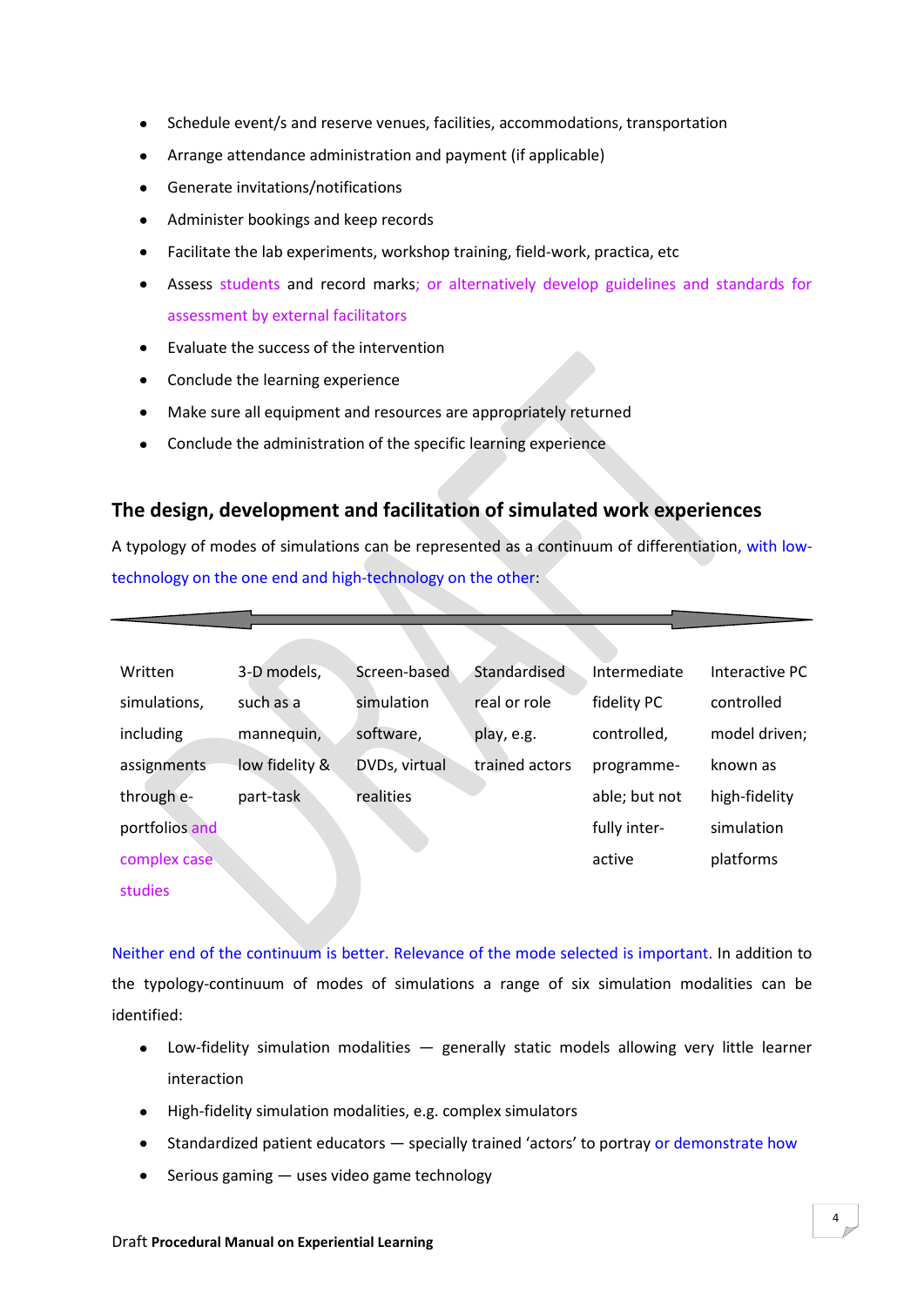- Desktop simulations and virtual worlds
- Virtual reality and visualisation

The creation an educational simulation is not merely about mechanically performing a series of tasks; instead designing simulations involve imagination, values, and consistency. Four basic design questions are recommended, which are not to be regarded as steps; but rather represents a conscious underlying methodology. The four questions that follow should not be answered explicitly. Well designed simulations contain implicit answers to the four questions:

- What is the problem?  $-$  issue, situation (or what is the event about?  $-$  general picture)
- Who are the participants? roles, identities, powers
- What do they have to do?  $-$  job, decision-making, function
- What do they do it with? documents, materials, instructions, existing knowledge

When giving consideration to selecting a ready-made simulation for use or for adapting; the following inventory of conditions upon which to base choice may be used:

- Budgetary constraints and value for money
- Number of students that can participate
- The required timeframe for the complete training or training session
- The abilities required from the target participants
- Involve industry representation in the planning and development of simulations and ensure acceptance of simulations by the relevant industry
- Materials required  $\bullet$  .
- ICT bandwidth insensitivity and inherent technical requirements  $\bullet$ 
	- o Simulation will be online or venue based
- The extent to which the objectives of the simulation match the intended learning outcomes  $\bullet$
- The potential conveyance of facts and/or information  $\bullet$
- The model inherent in the simulation  $\bullet$
- The openness (or closed) nature for enabling decision-making  $\bullet$
- The communication skills inherent in the simulation  $\bullet$
- Language usage requirements
- The behavioural objectives
- The relationship/team-building value
- The prediction practice it offers